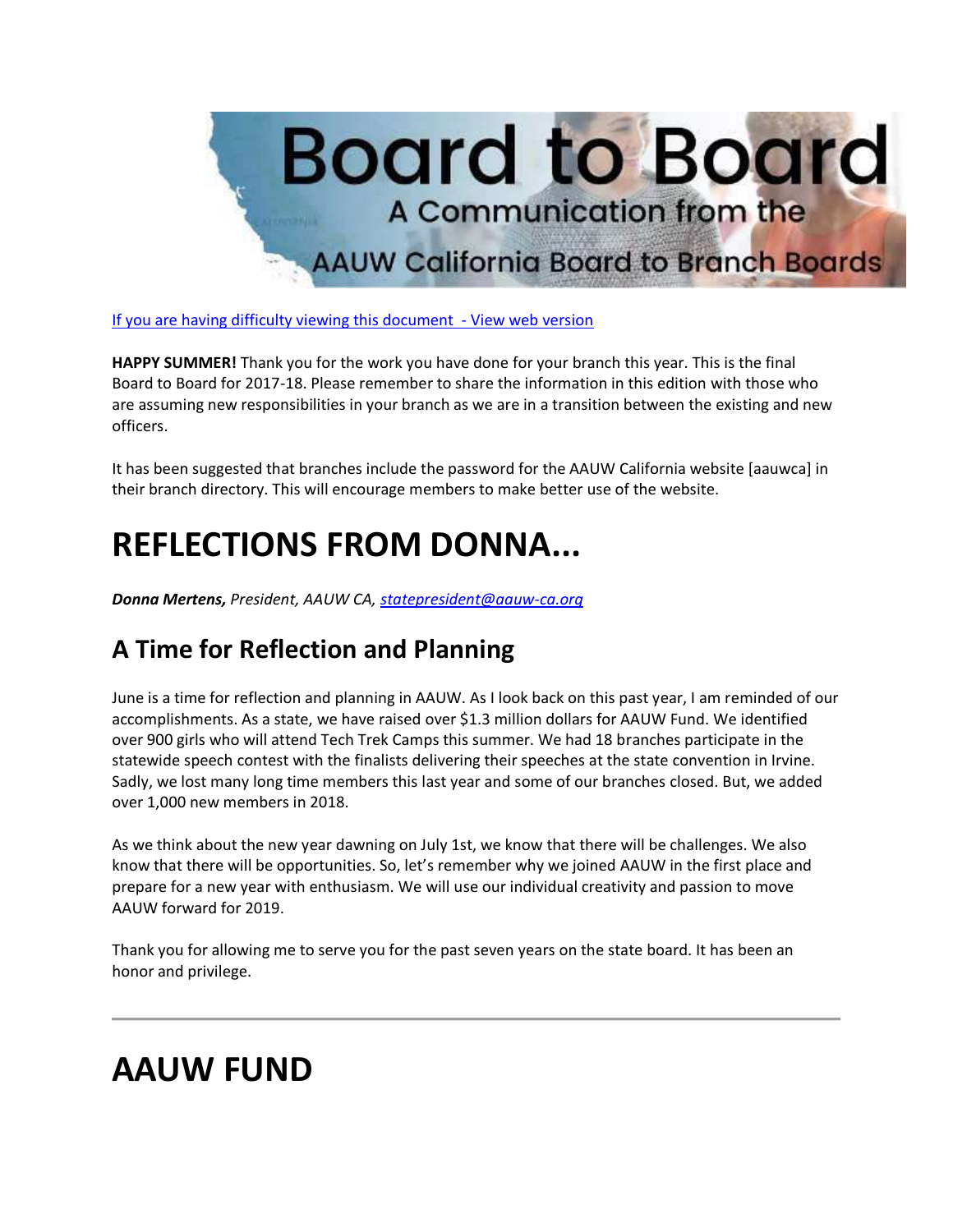#### **Save the Dates!! Fall Fund Luncheons**

The Fall Fund luncheons are set! There will be two luncheons in Northern California and one in Southern California. As you plan your fall programming, save these dates: October 6 luncheon at the Basque Cultural Center in South San Francisco, October 7 luncheon at Crow Canyon Country Club in Danville and October 13th luncheon at Old Ranch Country Club in Seal Beach. These luncheons are a great opportunity for your branch members to meet and hear Fellowship and Grant recipients studying in California. More information will be available via the AAUW California website, Board to Boards and the Fall Perspective newsletter.

Thank you to everyone for your support and encouragement over the past six years. We've enjoyed working with so many of you. Congratulations to Dianne Owens, Director and newly appointed AAUW Fund Chair. We wish her every success.

Due to an erroneous mention in one of the Convention Snapshots, there has been some confusion regarding the unfinished endowments. The completed endowments listed in the article were actually the list of unfinished endowments. Please see the list of [California Unfinished Endowments](https://bor.aauw-ca.org/sendy/l/YlrJ763AeyF892b51vFm0EptRw/B892B5s2sW2j763jGl4bbFKV1g/k71Iw7oCypHQxTaidPwM5w) on the AAUW California website. We apologize for the confusion caused by the error.

# **COLLEGE/UNIVERSITY (C/U) COMMITTEE**

*Tina Byrne, C/U Committee Chair[, aauwtina@gmail.com](mailto:aauwtina@gmail.com)*

#### **Campus Partners**

Your local campus is a great source of new branch memberships. For only \$175, a campus can join or [renew](https://bor.aauw-ca.org/sendy/l/YlrJ763AeyF892b51vFm0EptRw/tv0QoeMIOQfpQpEyy5GJ9g/k71Iw7oCypHQxTaidPwM5w) its membership in AAUW as a C/U (College/University) partner. Each C/U partner is entitled free AAUW national memberships for 2 campus representatives when they join or renew. Don't know your C/U rep? Contact Donna Lilly at [donnalilly@roadrunner.com.](mailto:donnalilly@roadrunner.com)

### **COMMUNICATION**

*Sandi Gabe, Director, Communication Committee Chair,[communications@aauw-ca.org](mailto:Communications@aauw-ca.org)*

#### **Who's Who in your Branch?**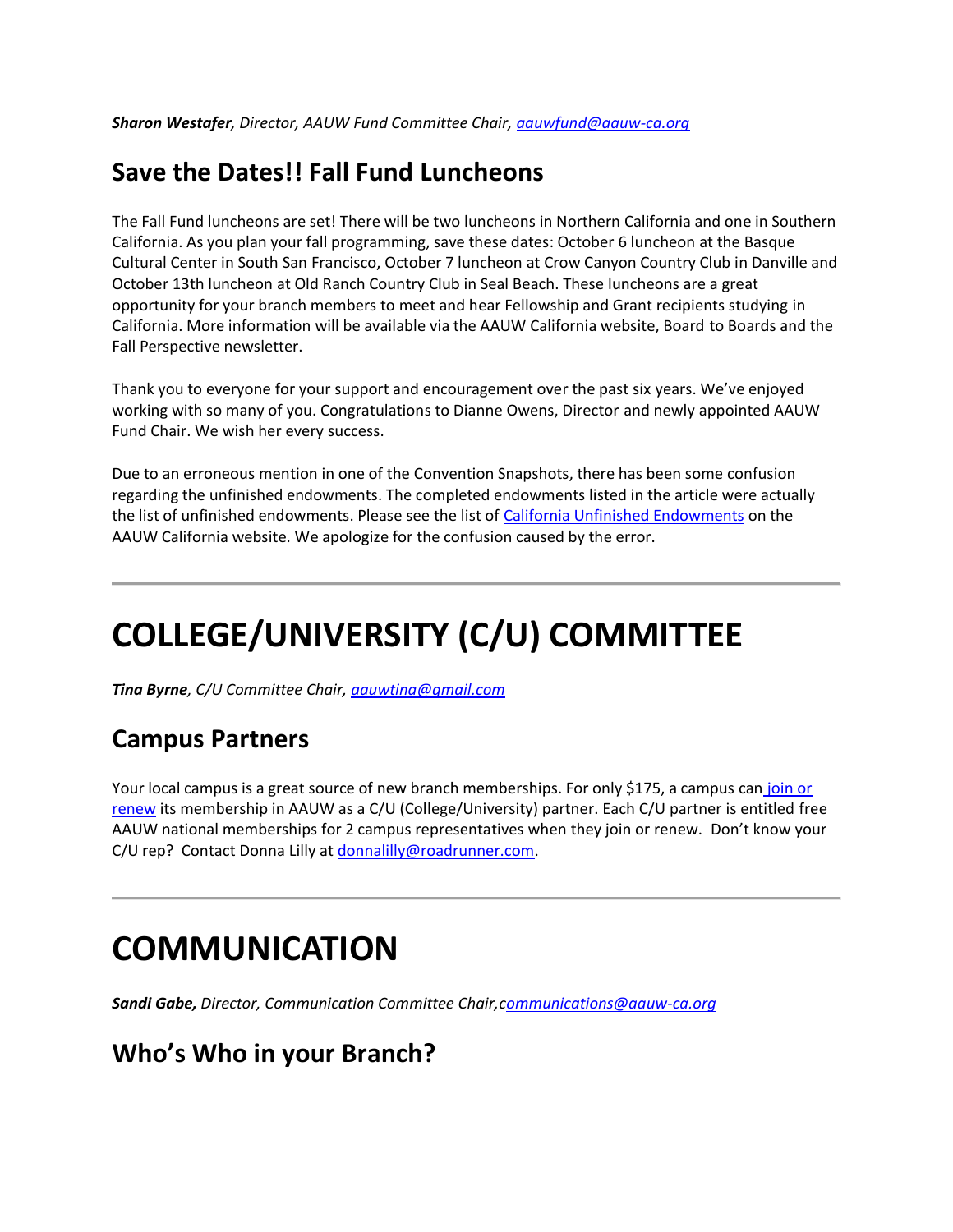#### *AAUW California Branch Officer Report (BOR)*

Outgoing Presidents are requested to update the records by JULY 1st. You may delegate this responsibility to another officer by forwarding them the email that you received with your login and password information.

### *What is the Branch Officer Report?*

AAUW California maintains a database of California branch leaders and state committee members to facilitate communication between the AAUW state board and branch boards. The information is used to produce:

- Job-specific email distribution groups which are used to send important email messages from the state organization to branch officers.
- Annual print and online directory of state and branch leaders. The directory is distributed annually to branch presidents and state committee members and is available on the state website.

Please note that not all branch leadership positions are listed in the directory.

### *What's new this year?*

We will be using the traditional branch roles for our mailing lists this year. *Please choose one individual who you would like listed in the directory and to receive information on topics associated with the position.* For instance, if you have a "Leadership Team" where many people share the responsibility of running the branch, please designate who should receive information for the key roles such as President, Finance Officer etc. You can also select "All Communication" and we'll send you each message that is sent to the branches.

We've added a place for you to note a secondary phone number. All existing phone numbers will default to the "primary" phone number. Please update this if necessary when you enter your leadership information.

#### *How do I update my branch information?*

Click [HERE](https://bor.aauw-ca.org/sendy/l/YlrJ763AeyF892b51vFm0EptRw/7pNeHNyOog00Pw4TDBM07g/k71Iw7oCypHQxTaidPwM5w) to access the BOR.

Click [HERE](https://bor.aauw-ca.org/sendy/l/YlrJ763AeyF892b51vFm0EptRw/CqnEf3Y4beq3763WkX2nrNFQ/k71Iw7oCypHQxTaidPwM5w) to download instructions.

Access to the **Branch Officer Report** is now also available online on the AAUW California website.

If you have difficulty updating your records, please contact Julika Barrett in the AAUW California office at 916-448-7795.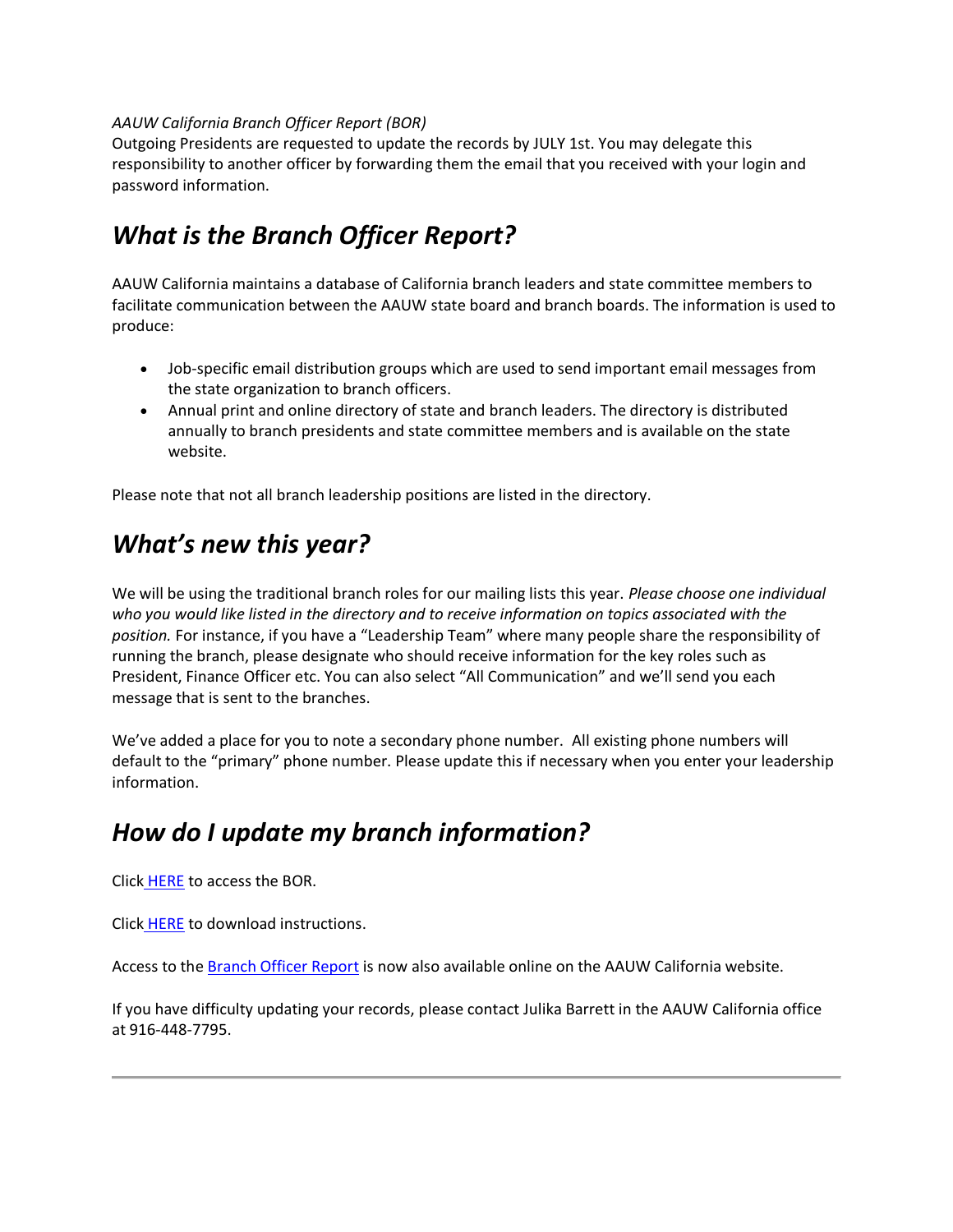# **FINANCE**

*Pat Ferrer, Chief Financial Officer, [CFO,cfo@aauw-ca.org](https://bor.aauw-ca.org/sendy/l/YlrJ763AeyF892b51vFm0EptRw/Q121Sm6qCyby1pOCxolIUg/k71Iw7oCypHQxTaidPwM5w)*

#### **The end of the year is nigh!**

The treasurer's job is never done but, if you haven't heard, you have one less task after fiscal year ends. We eliminated the Annual Financial Report that was required to be sent to AAUW California.

But those pesky tax submissions still need to be prepared. If your branch's GROSS income (total in, not net) is \$50,000 or less you can request that AAUW National file for you. If you prefer to file, filling out the postal card form on the IRS website only takes a few minutes and ensures that it is done. PLUS, AAUW National CANNOT complete your state of California (Franchise Tax Board) tax filing. It too has a postal card submission that is done online. Information about how to file these forms may be found [here.](https://bor.aauw-ca.org/sendy/l/YlrJ763AeyF892b51vFm0EptRw/ENGpjCYaMXbod4KJ8zUIfg/k71Iw7oCypHQxTaidPwM5w)

Are you handing your job over to another member of your branch? I highly suggest that you use our Branch Treasurer's Checklist (found on the link above) to document your branch's bank accounts and other critical information before handing over the job to someone else.

While the tax filings are not due until November 15, 2018, if your branch fiscal year ends June 30, 2018, it just takes a few minutes to file these simple postal card forms online. File now—so it isn't forgotten. Three years of no filing equals loss of non-profit status.

Thank you to Belle Bohn, Treasurer, Carlsbad/Oceanside/Vista Branch. She provided great ideas for strategic plan goals for the Finance Committee. If you have ideas you forgot to submit, please send them to me at [cfo@aauw-ca.org.](mailto:cfo@aauw-ca.org)

### **LEADERSHIP DEVELOPMENT**

*Cathy Foxhoven, Co-President Elect, Leadership Development Committee Chair, [leaderdev@aauw-ca.org](mailto:leaderdev@aauw-ca.org)*

#### **Introducing The New Leadership Development Chair – Sharyn Siebert!**

Sharyn Siebert is new to the Board of Directors for 2018-2020 and has been appointed as the Leadership Development Chair.

Sharyn has been a member of the Monterey Peninsula Branch and is extremely energetic in encouraging members to value their AAUW membership. She recently gave a 75-minute workshop at the annual CA Community College Student Leaders' Conference.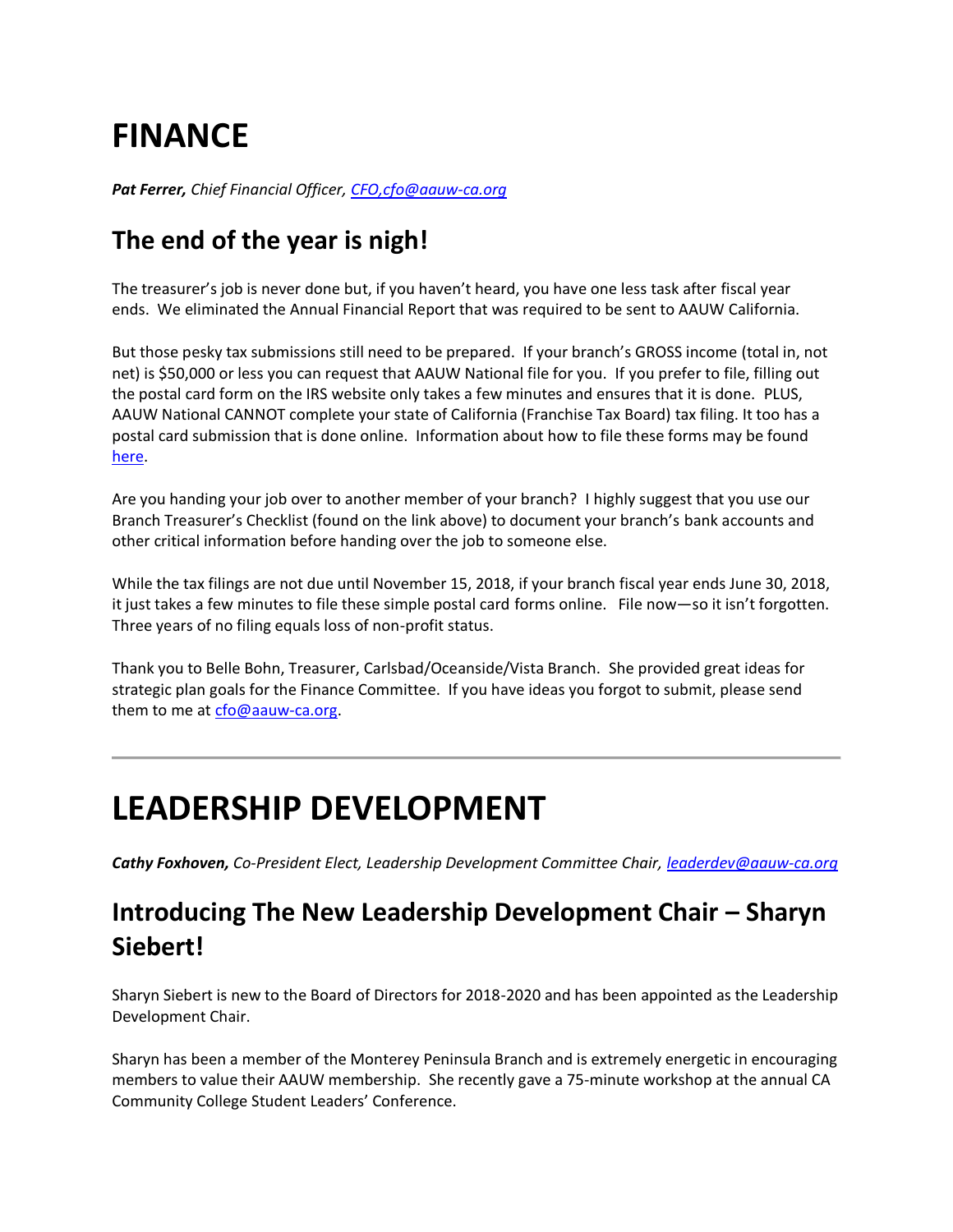She will be busy developing workshops for branch leadership days throughout the state in the year to come.

Don't miss out on working with this dynamic and knowledgeable leader! It is still not too late to join her leadership team. [Applications](https://bor.aauw-ca.org/sendy/l/YlrJ763AeyF892b51vFm0EptRw/hkDYm1ExSzLo72CIjPsDKw/k71Iw7oCypHQxTaidPwM5w) are available on the AAUW California website.

The Leadership Development team had an extremely successful Leadership Day in Novato on May 12, 2018. Members of 10 branches attended.

### **MEMBERSHIP**

*Deanna Arthur (Secretary) and Kathy Andreini, Membership Committee Co-Chairs[, membership@aauw](mailto:membership@aauw-ca.org)[ca.org](mailto:membership@aauw-ca.org)*

#### **Don't waste free memberships!**

We notice that many branches haven't yet redeemed the free memberships earned through the Shape the Future campaign. Remember, the free National memberships can be used for anyone - new member or renewing member. June 30th is the last day to redeem these **free memberships**. This list is organized by state and by branch number so you'll need to scroll down to yours. Click [here.](https://bor.aauw-ca.org/sendy/l/YlrJ763AeyF892b51vFm0EptRw/r31jeykwFMtTtjzxy4EIJg/k71Iw7oCypHQxTaidPwM5w)

If your branch didn't take advantage of the Shape the Future campaign last year, be sure to consider it for next year - your new members receive a significant discount and the branch receives free memberships to use any way they please. The only requirement is that the new member must join at a mission based branch meeting (aren't all your meetings Mission Based?) or a mission based event at which you participate. Click [here](https://bor.aauw-ca.org/sendy/l/YlrJ763AeyF892b51vFm0EptRw/IDnbTWOpgNVuLg5Svvowrw/k71Iw7oCypHQxTaidPwM5w) for information.

Membership VPs -we have enjoyed working with you this past year and look forward to the coming year. If you have concerns or questions as you're gearing up for the coming year, you can always reach the Membership Chairs at [membership@aauw-ca.org.](mailto:membership@aauw-ca.org)

## **PROJECT OVERSIGHT COMMITTEE**

*Dianne Owens, Chair, Project Oversight Committee, [Dianneowens9@gmail.com](mailto:Dianneowens9@gmail.com)*

#### **What did the Project Oversight Committee do in 2017-18?**

That is a good question! Our committee of six regular members with the help of AAUW California President, Donna Mertens, Tech Trek State Coordinator, Linda Stinebaugh and Tech Trek State Treasurers, Harriet Tower/Kaye Kidwell: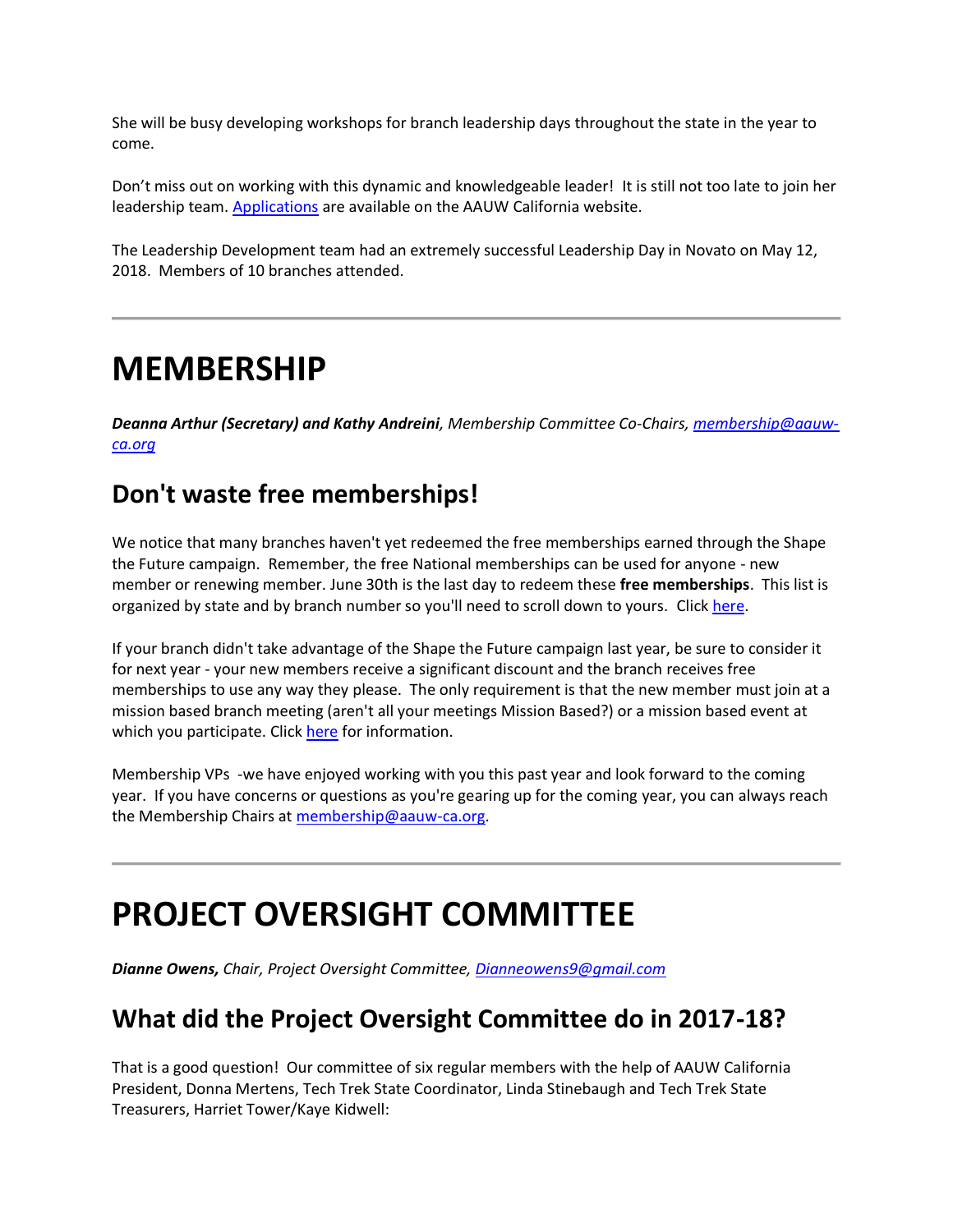- Completed major revision of the AAUW CA Tech Trek Policies & Procedures;
- Prepared a Tech Trek Camp Checklist for all 2018 camps;
- Redesigned the Tech Trek Annual Branch Participation MOU;
- Made plans to visit all Tech Trek Camps in Summer 2018; and
- Approved a new State Project Grant for "The Zoo Experience" by AAUW Big Bear Valley Branch to be held in July 2018.

With the help of Speech Trek State Coordinator, Marlene Cain, and Speech Trek Treasurer, Donna Mertens:

- Completed revision of the AAUW CA Speech Trek Policies & Procedures, and
- Designed the Speech Trek Annual Branch Participation MOU

Thanks Rozanne Child, Carol Holzgrafe, Susan Negrete, Jane Niemeier and Sandi Gabe for all your hard work!

# **SPEECH TREK**

*Marlene Cain, AAUW California Speech Trek Coordinator, [speechtrek@aauw-ca.org](mailto:speechtrek@aauw-ca.org)*

#### **Speech Trek 2018-2019 Topic Announced**

"How can we--students, parents, faculty, our communities, and organizations such as AAUW--eliminate violence aimed at our schools? What actions can we take to prevent another tragedy from taking place?"

To guarantee equality, individual rights, and social justice in a diverse society, AAUW advocates many issues--including freedom from violence, fear of violence and hate crimes--in homes, schools, workplaces, and communities.

Unfortunately, American students are not free from violence. Sen. Dianne Feinstein (D-Calif) pointed out a disturbing trend in our schools: "Since Sandy Hook (Dec. 14, 2012), around 250 schools have experienced a shooting. That's an average of around 50 a year, or one school shooting every week. It's astonishing that so many schools and so many children have suffered. Active shooter drills shouldn't be a way of life for our children, but sadly they are."

Singer Kelly Clarkson also expressed sadness at the escalating level of violence in our schools, and stated that the time for 'moments of silence' is over. "Why don't we do a moment of action?" she asked. "Why don't we do a moment of change?"

In February 2018, after their tragedy, the students of Marjory Stoneman Douglas High School in Parkland, Florida, seized a moment for change. They created "March For Our Lives" and launched a national movement.